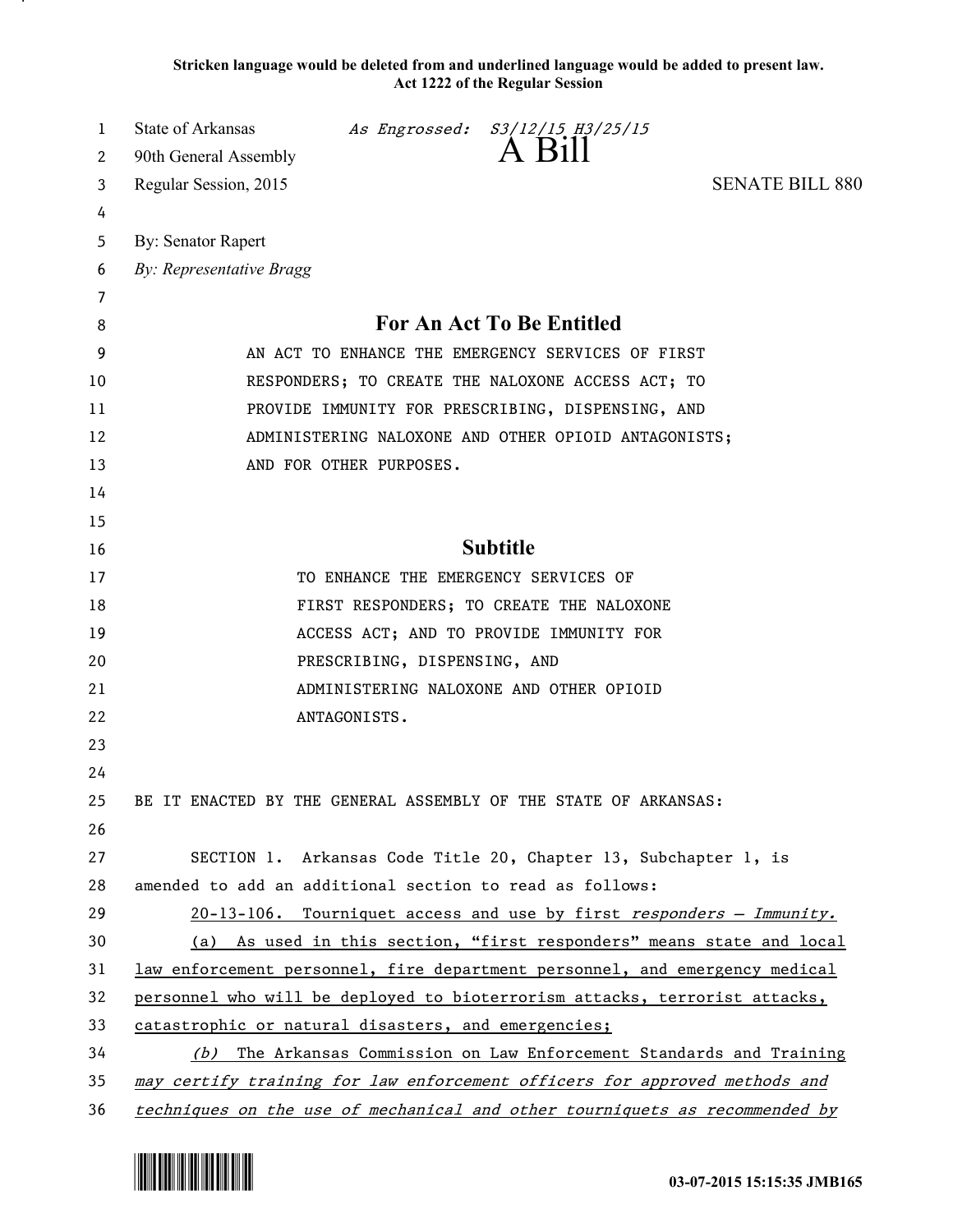As Engrossed: S3/12/15 H3/25/15 SB880

| 1              | the Committee on Tactical Combat Casualty Care or the Committee on Tactical  |
|----------------|------------------------------------------------------------------------------|
| 2              | Emergency Casualty Care, or both.                                            |
| 3              | (c) A law enforcement officer and a first responder is immune from           |
| 4              | civil liability, criminal liability, or professional sanctions for           |
| 5              | administering a mechanical tourniquet or other tourniquet under this section |
| 6              | if he or she is acting in good faith.                                        |
| $\overline{7}$ |                                                                              |
| 8              | SECTION 2. Arkansas Code Title 20, Chapter 13, is amended to add an          |
| 9              | additional subchapter to read as follows:                                    |
| 10             | Subchapter 16 - Naloxone Access Act                                          |
| 11             |                                                                              |
| 12             | 20-13-1601. Title.                                                           |
| 13             | This subchapter shall be known and may be cited as the "Naloxone Access      |
| 14             | Act".                                                                        |
| 15             |                                                                              |
| 16             | 20-13-1602. Legislative findings.                                            |
| 17             | The General Assembly finds that:                                             |
| 18             | (1) Naloxone is a relatively inexpensive opioid antagonist                   |
| 19             | developed to counter the effects of opiate overdose, specifically the life-  |
| 20             | threatening depression of the central nervous and respiratory systems;       |
| 21             | Naloxone will not adversely affect the human body if the<br>(2)              |
| 22             | person who receives Naloxone is suffering from an overdose of a drug that is |
| 23             | not an opioid;                                                               |
| 24             | Naloxone is clinically administered via intramuscular,<br>(3)                |
| 25             | intravenous, or subcutaneous injection;                                      |
| 26             | Naloxone is administered outside of a clinical setting or<br>(4)             |
| 27             | facility intranasally via a nasal atomizer, similar to the use of a common,  |
| 28             | over-the-counter anticongestion nasal spray;                                 |
| 29             | The American Medical Association has supported the lay<br>(5)                |
| 30             | administration of this lifesaving drug since 2012;                           |
| 31             | (6) Similar Naloxone access laws have reversed more than ten                 |
| 32             | thousand (10,000) opioid overdoses by lay people in other states;            |
| 33             | The American Medical Association has acknowledged that more<br>(7)           |
| 34             | must be done to prevent these unnecessary opioid overdose fatalities that    |
| 35             | devastate families and communities;                                          |
| 36             | The National Institutes of Health have found that Naloxone<br>(8)            |

03-07-2015 15:15:35 JMB165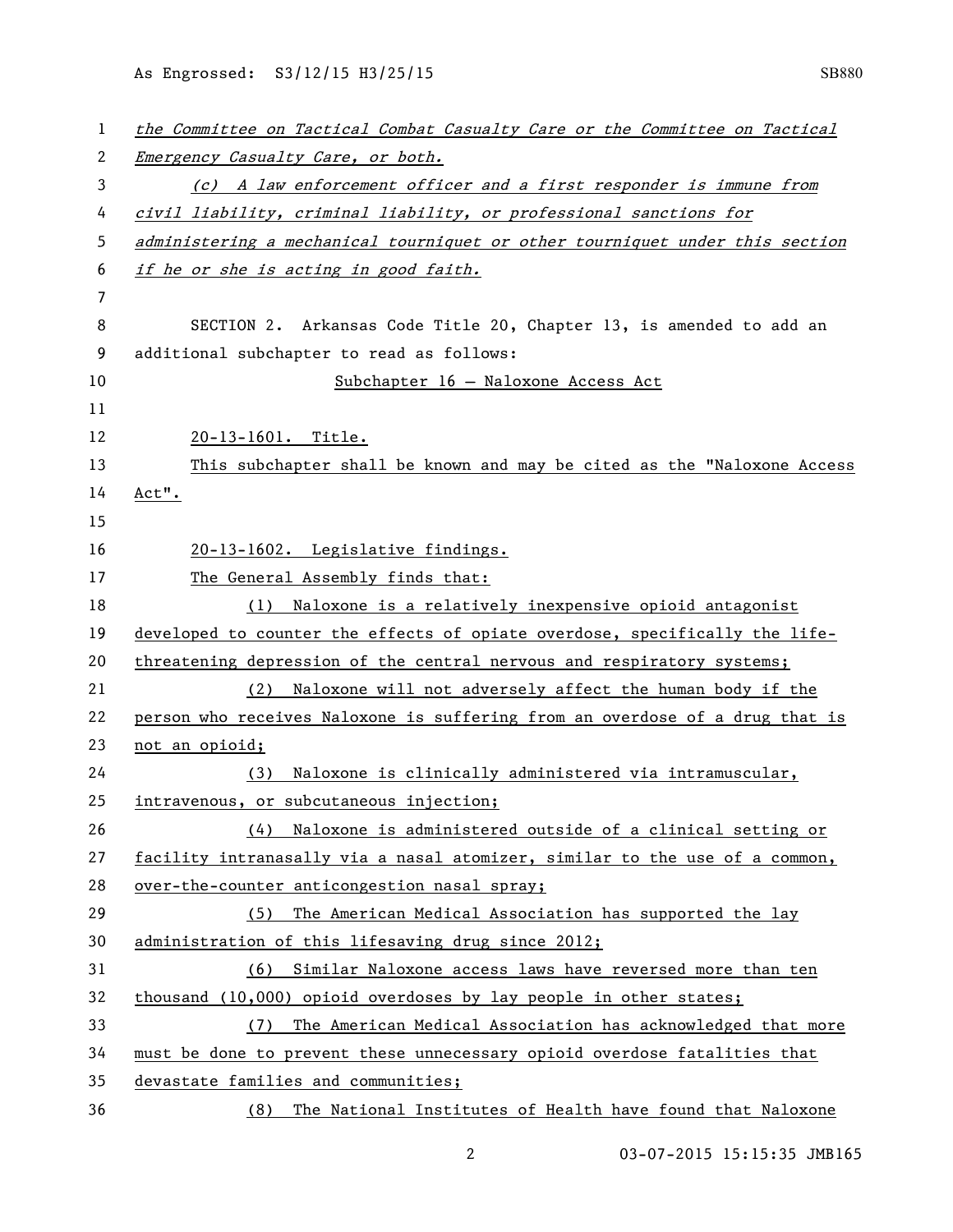| 1                     | lacks any addictive qualities that could lead to potential abuse and that     |
|-----------------------|-------------------------------------------------------------------------------|
| $\mathbf{2}^{\prime}$ | medical side effects or unintended consequences associated with the drug have |
| 3                     | not been reported; and                                                        |
| 4                     | (9) Any administration of Naloxone to an individual experiencing              |
| 5                     | an opioid overdose must be followed by professional medical attention and     |
| 6                     | treatment.                                                                    |
| 7                     |                                                                               |
| 8                     | 20-13-1603. Definitions.                                                      |
| 9                     | As used in this subchapter:                                                   |
| 10                    | (1) "Emergency medical services technician" means an individual               |
| 11                    | licensed by the Department of Health at any level established by the rules    |
| 12                    | adopted by the State Board of Health under § 20-13-301 et seq. and authorized |
| 13                    | to perform emergency medical services, including without limitation EMT,      |
| 14                    | Advanced EMT, paramedic, EMS-Instructor, or EMS Instructor Trainer;           |
| 15                    | (2) "First responders" means state and local law enforcement                  |
| 16                    | personnel, fire department personnel, and emergency medical personnel who     |
| 17                    | will be deployed to bioterrorism attacks, terrorist attacks, catastrophic or  |
| 18                    | natural disasters, and emergencies;                                           |
| 19                    | (3) "Harm reduction organization" means an organization that                  |
| 20                    | provides direct assistance and services such as syringe exchanges,            |
| 21                    | counseling, homeless services, advocacy, and drug treatment and screening to  |
| 22                    | individuals at risk of experiencing a drug overdose;                          |
| 23                    | (4) "Healthcare professional" means a person or entity that is                |
| 24                    | licensed, certified, or otherwise authorized by the laws of this state to     |
| 25                    | administer health care in the ordinary course of the practice of his or her   |
| 26                    | profession or as a function of an entity's administration of the practice of  |
| 27                    | medicine;                                                                     |
| 28                    | (5) "Opioid" means a drug or medication that relieves pain,                   |
| 29                    | including without limitation:                                                 |
| 30                    | Hydrocodone;<br>(A)                                                           |
| 31                    | Oxycodone;<br>(B)                                                             |
| 32                    | Morphine;<br>(C)                                                              |
| 33                    | Codeine;<br>(D)                                                               |
| 34                    | Heroin; and<br>(E)                                                            |
| 35                    | Fentanyl;<br>(F)                                                              |
| 36                    | "Opioid antagonist" means any drug that binds to opioid<br>(6)                |

3 03-07-2015 15:15:35 JMB165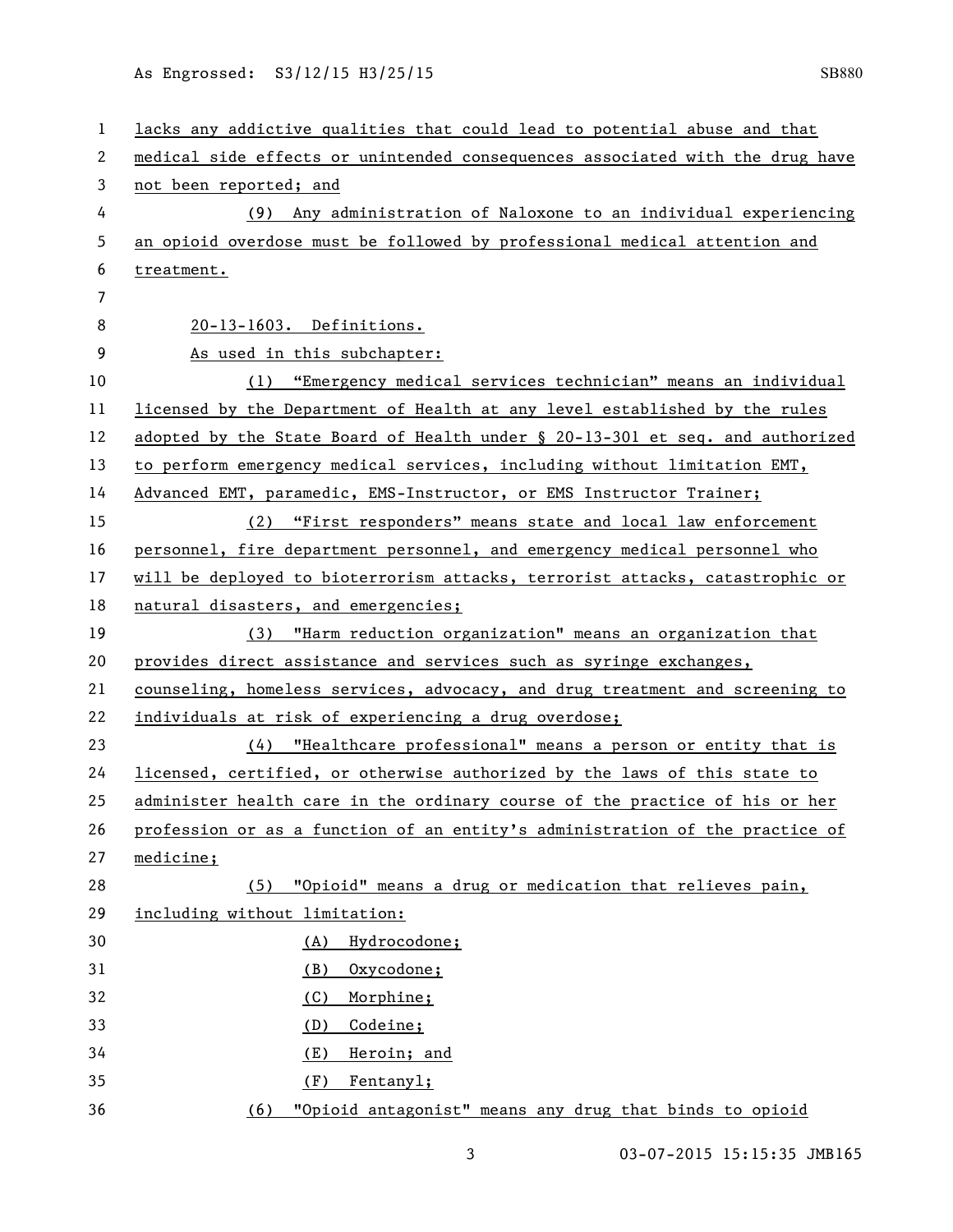As Engrossed: S3/12/15 H3/25/15 SB880

| 1  | receptors and blocks or inhibits the effects of opioids acting on the         |
|----|-------------------------------------------------------------------------------|
| 2  | receptors and that is approved by the United States Food and Drug             |
| 3  | Administration for the treatment of an opioid-related drug overdose; and      |
| 4  | "Opioid-related drug overdose" means an acute condition<br>(7)                |
| 5  | resulting from, or that a reasonable person would believe to be resulting     |
| 6  | from, the consumption or use of an opioid or another substance with which an  |
| 7  | opioid was combined by an individual with signs and symptoms that include     |
| 8  | without limitation:                                                           |
| 9  | Extreme physical illness;<br>(A)                                              |
| 10 | (B)<br>Decreased level of consciousness;                                      |
| 11 | Respiratory depression;<br>(C)                                                |
| 12 | $Coma$ ;<br><u>(D)</u>                                                        |
| 13 | (E)<br>Mania; or                                                              |
| 14 | (F)<br>Death.                                                                 |
| 15 |                                                                               |
| 16 | 20-13-1604. Opioid anatgonist - Immunity.                                     |
| 17 | (a) A healthcare professional acting in good faith may directly or by         |
| 18 | standing order prescribe and dispense an opioid antagonist to:                |
| 19 | (1) A person at risk of experiencing an opioid-related drug                   |
| 20 | overdose;                                                                     |
| 21 | (2)<br>A pain management clinic;                                              |
| 22 | (3)<br>A harm reduction organization;                                         |
| 23 | (4)<br>An emergency medical services technician;                              |
| 24 | (5)<br>A first responder;                                                     |
| 25 | A law enforcement officer or agency; or<br>(6)                                |
| 26 | (7) A family member or friend of a person at risk of                          |
| 27 | experiencing an opioid-related drug overdose.                                 |
| 28 | (b) A person acting in good faith who reasonably believes that another        |
| 29 | person is experiencing an opioid-related drug overdose may administer an      |
| 30 | opioid antagonist that was prescribed and dispensed under section (a) of this |
| 31 | section.                                                                      |
| 32 | $(c)$ The following individuals are immune from civil liability,              |
| 33 | criminal liability, or professional sanctions for administering, prescribing, |
| 34 | or dispensing an opioid antagonist under this section:                        |
| 35 | A healthcare professional who prescribes an opioid<br>(1)                     |
| 36 | antagonist under subsection (a) of this section;                              |

4 03-07-2015 15:15:35 JMB165